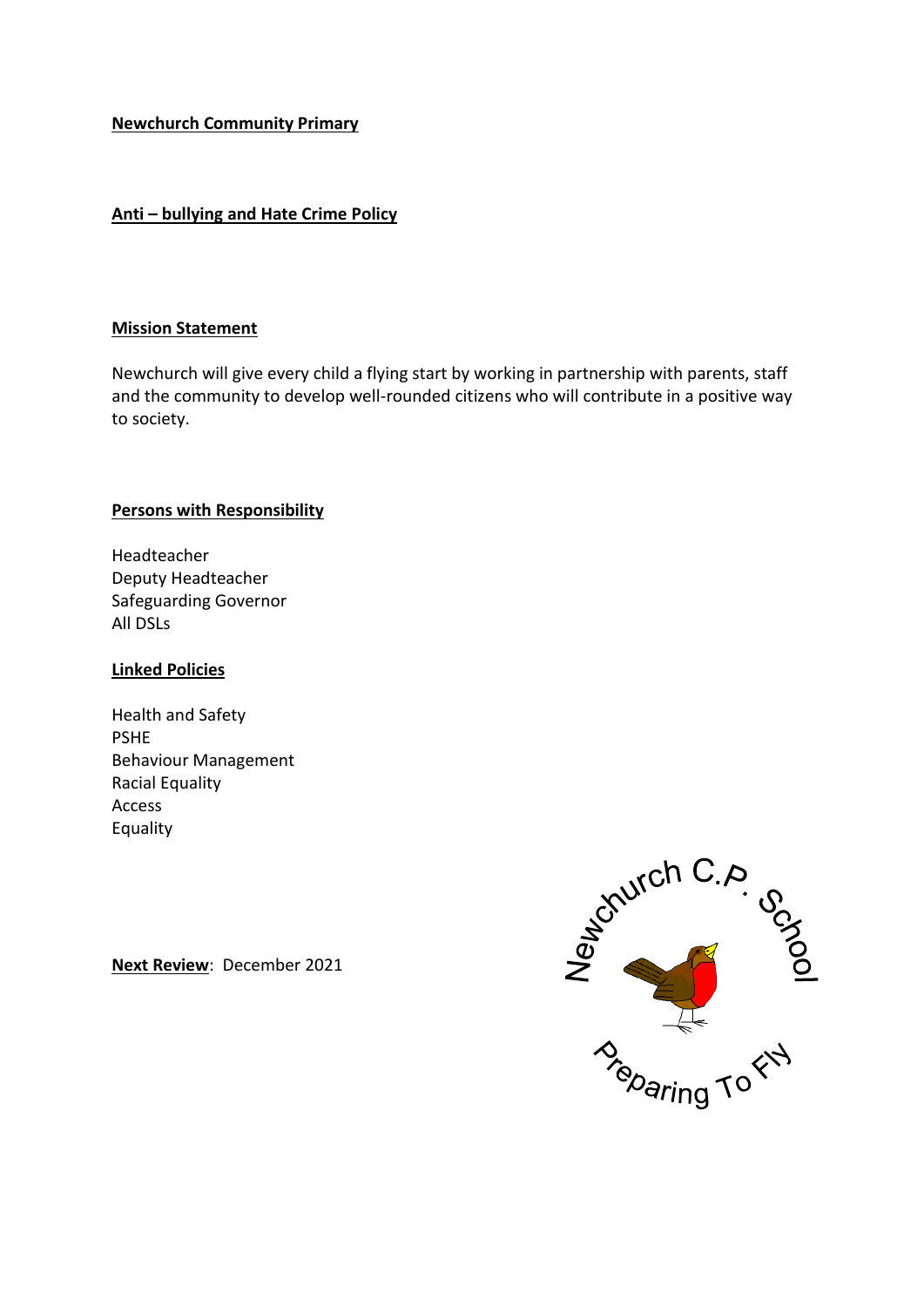## **NEWCHURCH COMMUNITY PRIMARY SCHOOL**

#### **ANTI-BULLYING AND HATE CRIME POLICY**

#### **Statement and Rationale**

The Government defines bullying as:

"Behaviour by an individual or group, usually repeated over time, that intentionally hurts another individual or group physically or emotionally."

Therefore, at Newchurch, we consider bullying to be:

- Repetitive and persistent
- Intentionally harmful
- Involving an imbalance of power

## Bullying can take various forms and includes the following types of behaviour:

| <b>Physical Bullying</b> | <b>Verbal Bullying</b> | <b>Indirect Bullying</b>     | Cyberbullying         |
|--------------------------|------------------------|------------------------------|-----------------------|
| Pushing, kicking,        | Name-calling; the      | Being unfriendly, not        | Misuse of areas of    |
| hitting, punching,       | range of possible      | talking to someone           | the internet, such as |
| spitting, hair-pulling   | unpleasant language    |                              | email and internet    |
| or any use of            | is wide and usually    |                              | chat rooms            |
| physical violence        | focuses on             |                              |                       |
|                          | someone's              |                              |                       |
|                          | appearance,            |                              |                       |
|                          | personal hygiene,      |                              |                       |
|                          | family, ability or     |                              |                       |
|                          | sexual orientation     |                              |                       |
| Sexual assault           | Sarcasm, teasing,      | <b>Excluding from social</b> | Mobile phone          |
|                          | mocking, 'put-         | groups and activities        | threats by text       |
|                          | downs'                 |                              | messaging and calls   |
| Making people do         | Spreading rumours      | Tormenting (e.g.             | Misuse of             |
| things they don't        |                        | hiding books),               | technology, e.g       |
| want to do               |                        | making someone feel          | camera and video      |
|                          |                        | uncomfortable or             | facilities used to    |
|                          |                        | scared                       | record in appropriate |
|                          |                        |                              | behaviours            |
| Stopping people          | Saying or writing      | Using threatening            |                       |
| doing things they        | nasty things           | gestures, looks and          |                       |
| want to do               |                        | signs/symbols                |                       |
| Damaging someone's       | <b>Blackmail and</b>   |                              |                       |
| belongings               | threats                |                              |                       |
| Taking someone           | Making offensive       |                              |                       |
| else's belongings.       | remarks, including     |                              |                       |
| The threat of            | comments about         |                              |                       |
| violence can             | someone's gender,      |                              |                       |
| accompany theft and      | race, disability,      |                              |                       |
| therefore can be         | religion or sexual     |                              |                       |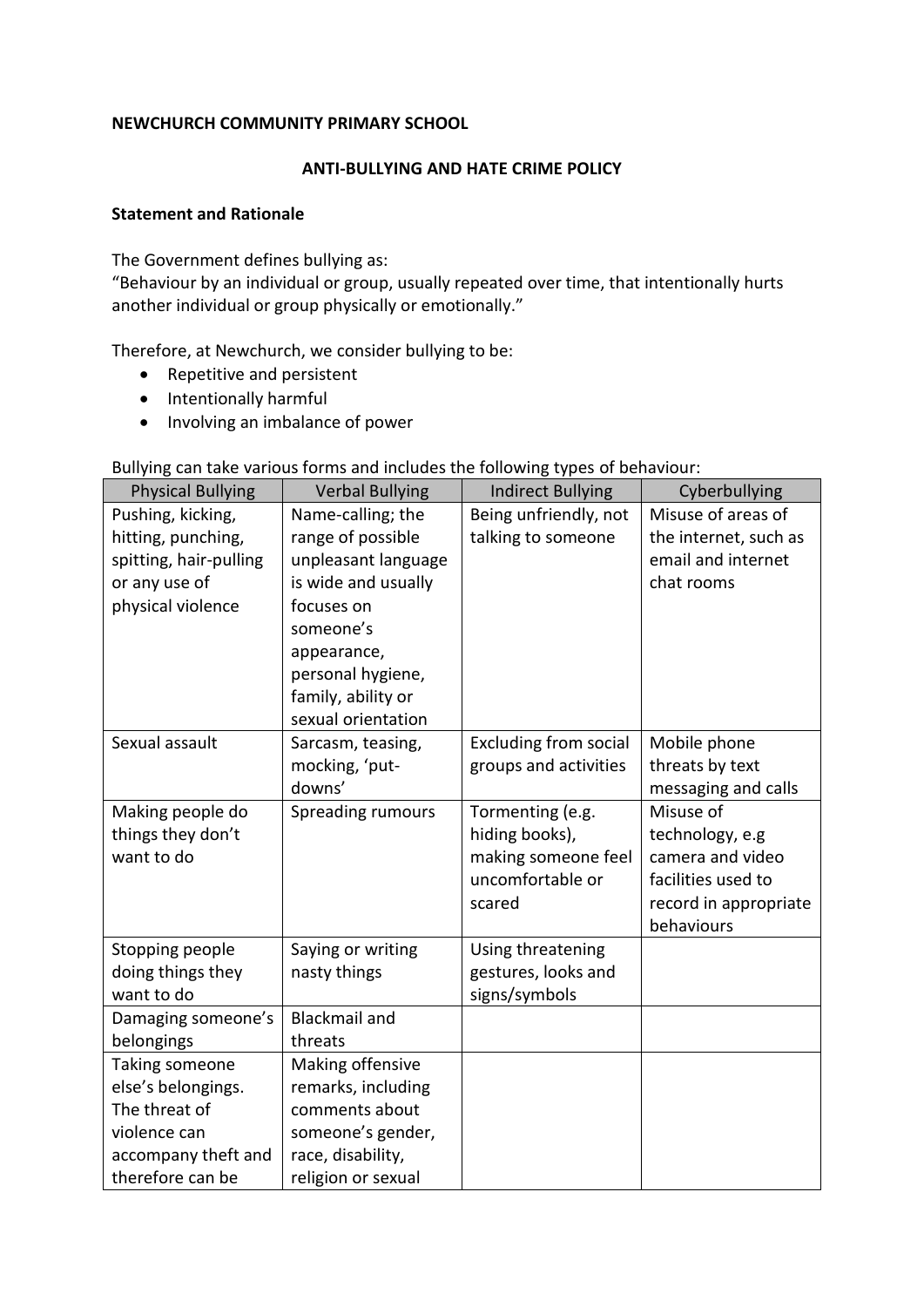| clear instances of   | orientation. This  |  |
|----------------------|--------------------|--|
| extortion focused on | bullying is        |  |
| weaker pupils.       | discriminatory and |  |
|                      | may be unlawful.   |  |

Due to the nature of bullying, it may be classed as a **Hate Crime**.

Hate Crime can be defined as:

"Behaviour that a victim or any other person thinks was caused by hatred of age, disability, gender identity, race, religion or sexual orientation.

A victim of Hate Crime does not have to be a member of a minority or someone who is generally considered to be vulnerable. For example, a person who is the friend of someone from a different ethnic group, a different sexual orientation or a disabled person may be targeted because of their association.

Hate Crime can be actual or perceived and can include:

- Verbal abuse, threats, insults, nuisance calls, name-calling
- Physical assaults and violence, anything from pushing to a serious attack
- Property damage graffiti, vandalism, theft, damage to vehicles, arson
- Hate Crime attacks can be a combination of the above. For example, bullying at school may consist of name-calling and physical abuse.
- **Any form of Hate Crime should be reported to the police**

# **Any evidence of bullying at Newchurch School will be treated very seriously and will not be tolerated.**

Children are encouraged to report any concern regarding bullying of themselves or others. They must feel confident that their disclosures will be dealt with sensitively, confidentially and effectively as appropriate to the situation.

## **Guidelines for action**

Throughout the year, children in each class will be made aware of this policy as appropriate to their level of understanding. Each child will take part in Anti-bullying Week, and issues pertaining to this topic will be re-visited within the curriculum for Personal, Health and Social Education, through assemblies and as the need arises. This will be linked to strategies for improving the social and emotional skills of our children.

In the event of an incident of bullying, curriculum work will be completed with the pupils which may include links with the PCSO or other agencies. From time to time, assemblies will raise the children's awareness of Newchurch's zero tolerance towards bullying and hate crimes.

It is important that any display of bullying is quickly identified and dealt with. Children and their parents must be re-assured that appropriate action is taken.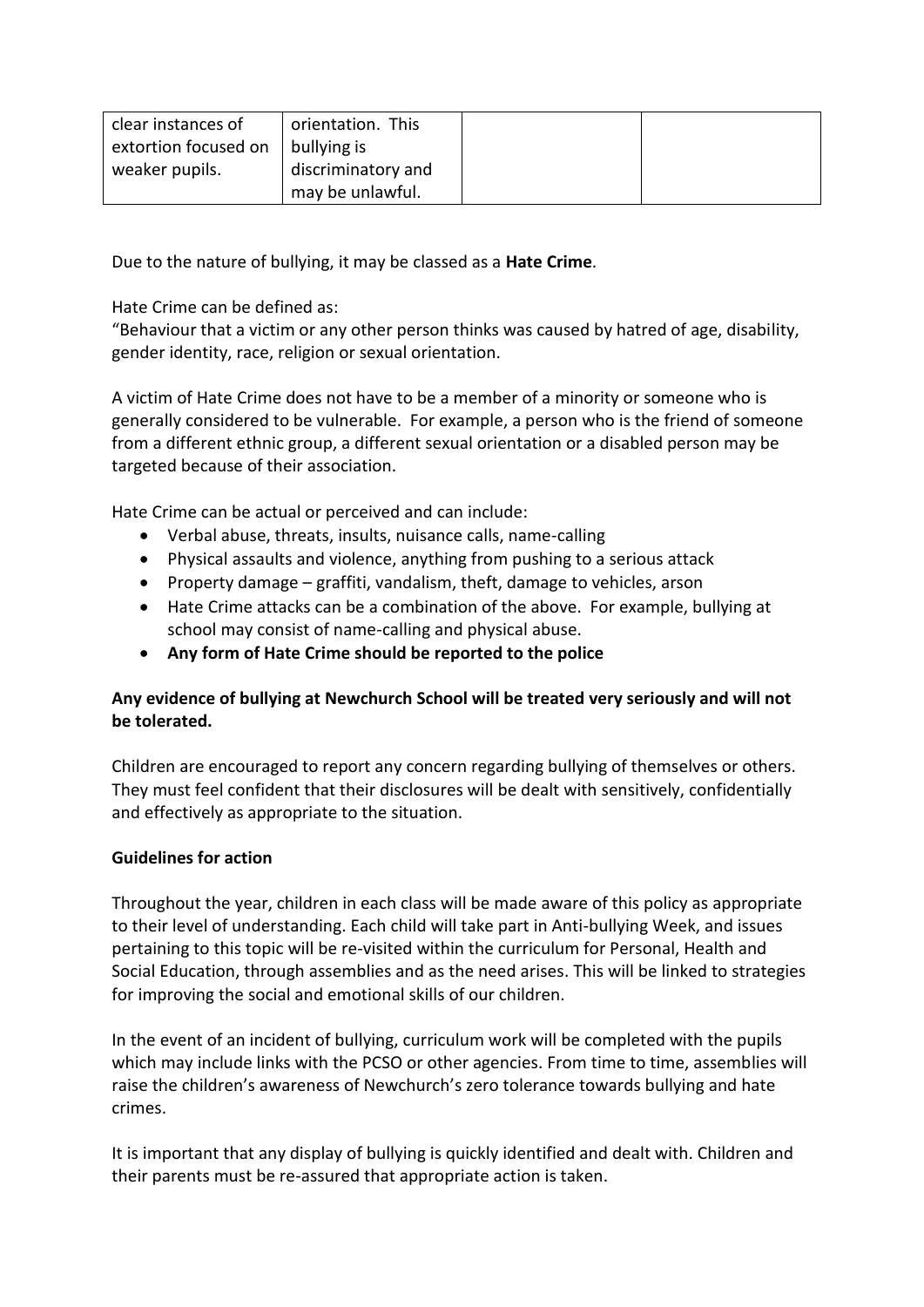When resolving issues of bullying, real or perceived, the aim should always be to affect a positive outcome with regard to the victim and the perpetrator. To resolve a situation satisfactorily would include the following successful outcomes.

- 1. Pupils who are victims must feel supported and helped with their concerns.
- 2. The unacceptable behaviour by the bully should be made clear to the bully and his/her parents.
- 3. The bully should be encouraged and persuaded to show some concern for their victim and supported in changing their behaviour.
- 4. The emotional characteristics of the identification and management of feelings will be built into the programme of support.
- 5. Children will be taught strategies for controlling their impulses and developing their empathy for others.

## **Consequences**

Initially, it may be sufficient for the class teacher to talk to the children and resolve the situation informally. A quiet word on different strategies for response is often sufficient to check unsuitable behaviour.

A confidential record may be kept on the incidents and interaction as appropriate. This will be recorded on CPOMS.

However, if this procedure is not effective and the activities continue, then the following sanctions will be applied firmly, fairly and consistently.

- 1. A report of the incident and all involved, will be kept on file and may be sent to the High School on transfer.
- 2. Parents will be contacted and asked to come in to school to discuss their child's behaviour.
- 3. The children involved and witnesses will be asked to write an account of the incident.
- 4. An undertaking must be given that the bullying activities will stop.
- 5. Children who engage in bullying activities will receive an internal exclusion.
- 6. Children will not be included in the school's extra-curricular activities. Children will be given activities to continue during playtimes and lunchtimes.
- 7. Further incidents will lead to exclusion at lunchtimes following the school's procedures.
- 8. Children who continue to display unacceptable, harmful behaviour would be excluded from the school, following the Local Authority's guidelines.
- 9. We will always bear in mind that a positive outcome for all concerned is the key aim.

When an incident is brought to the Headteacher's attention, it will be investigated and dealt with promptly. The Headteacher will report back to the parent/carer quickly and explain what action has been taken. The Headteacher asks parents/carers to get in touch immediately should there be any further incidents.